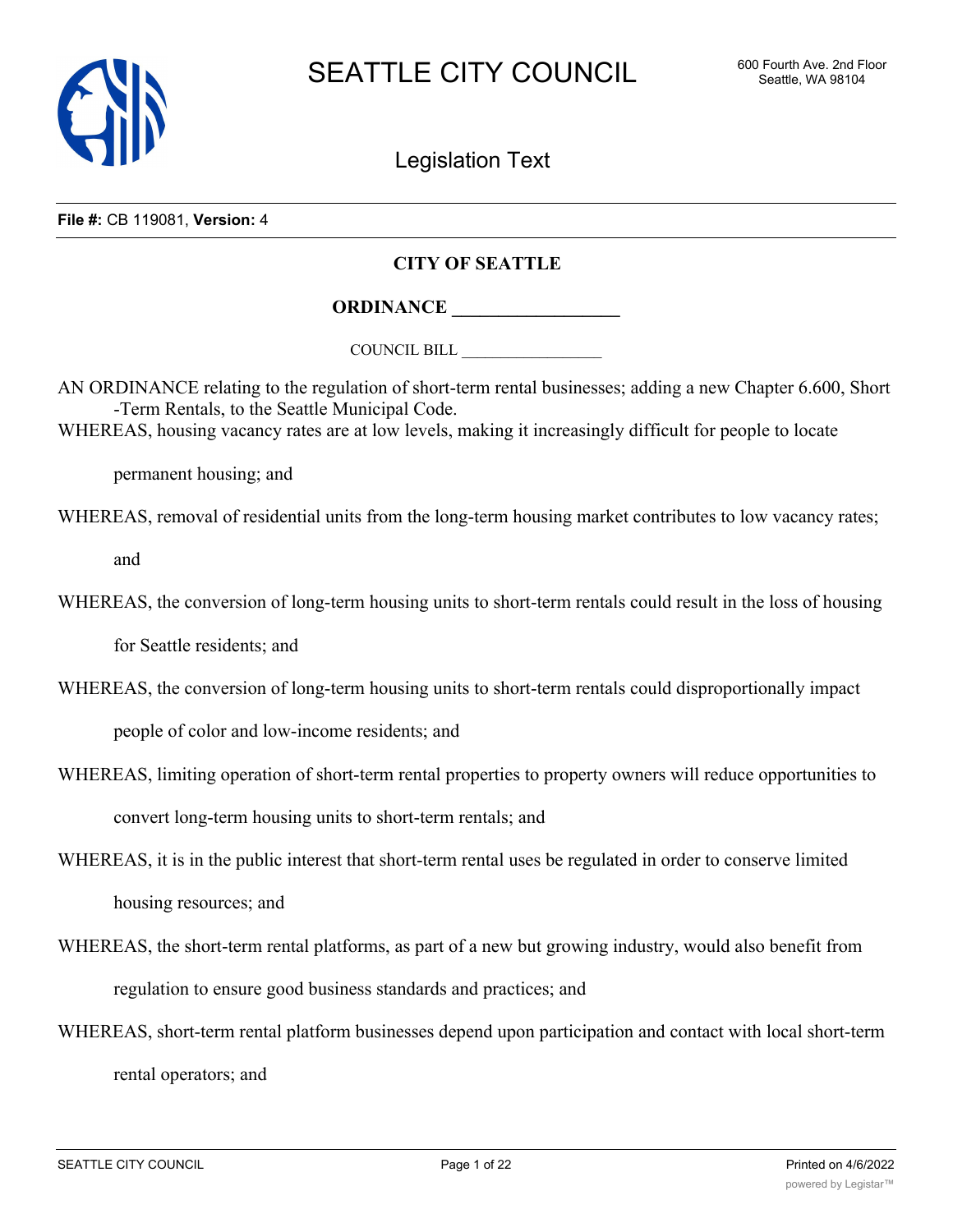WHEREAS, this ordinance provides standards for the operation of short-term rental platforms, short-term rental operators, and bed and breakfast operators who use short-term rental platforms; and

WHEREAS, the City Council finds that this ordinance is necessary to protect and promote the health, safety, and welfare of the general public; NOW, THEREFORE,

# **BE IT ORDAINED BY THE CITY OF SEATTLE AS FOLLOWS:**

Section 1. A new Chapter 6.600 is added to the Seattle Municipal Code as follows:

## **Chapter 6.600 SHORT-TERM RENTALS**

### **6.600.010 Scope and purpose**

This Chapter 6.600 applies to all short-term rental operators and short-term rental platforms that facilitate shortterm rental operators to offer a dwelling unit, or portion thereof, for short-term rental use within The City of Seattle, and to all bed and breakfast operators who list a bed and breakfast unit on a short-term rental platform. The ordinance enacting this Chapter 6.600 is an exercise of the City's police power to license short-term rental platforms, short-term rental operators and bed and breakfast operators. The purpose of the ordinance is to preserve the City's permanent housing stock, balance the economic opportunity created by short-term rentals with the need to maintain supply of long-term rental housing stock available at a range of prices, reduce any indirect negative effects on the availability of affordable housing, create a level playing field for all parties engaged in the business of providing lodging, and protect the livability of residential neighborhoods.

## **6.600.020 Application of other provisions**

The licenses provided for in this Chapter 6.600 are subject to the general provisions of the new Seattle License Code set forth in Chapter 6.202 as now or hereafter amended. In the event of a conflict between the provisions of Chapter 6.202 and this Chapter 6.600, the provisions of this Chapter 6.600 shall control.

### **6.600.030 Definitions**

"Bed and breakfast" means a lodging use where rooms within a single dwelling unit are provided to transients by a resident operator for a fee by prearrangement on a daily or short-term basis. A breakfast and/or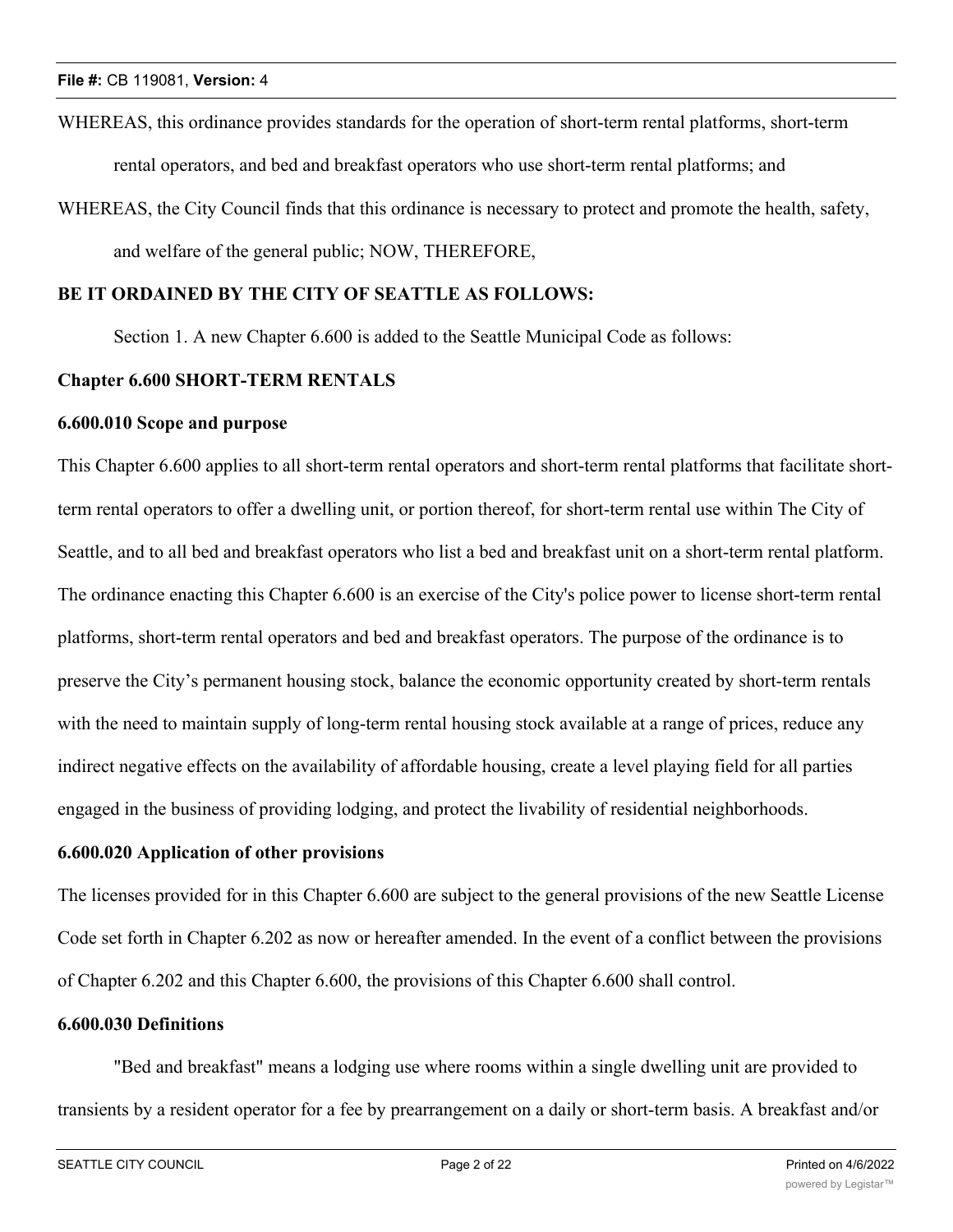light snacks may be served to those renting rooms in the bed and breakfast.

"Bed and breakfast operator" means any person who is the owner or resident manager of a bed and breakfast unit.

"Bed and breakfast unit" means a room within a bed and breakfast that is offered or provided to a guest (s) by a bed and breakfast operator for a fee for fewer than 30 consecutive nights.

"Booking service" means any reservation and/or payment service provided by a person or entity that facilitates a short-term rental transaction between a short-term rental operator and a prospective short-term rental guest, and for which the person or entity collects or receives, directly or indirectly through an agent or intermediary, a fee in connection with the reservation and/or payment services provided for the short-term rental transaction.

"Dwelling unit" means a room or rooms located within a structure that are configured to meet the standards of Section 23.42.048 and that are occupied or intended to be occupied by not more than one household as living accommodations independent from any other household.

"Fee" means remuneration or anything of economic value that is provided, promised, or donated primarily in exchange for services rendered.

"Guest" means any person or persons renting a short-term rental or bed and breakfast unit.

"Household" means a housekeeping unit consisting of any number of related persons; eight or fewer non-related persons; eight or fewer related and non-related persons, unless a grant of special or reasonable accommodation allows an additional number of persons.

"In Seattle" or "within Seattle" means in the Seattle city limits.

"Local contact" means the operator or the operator's representative who is the point of contact for any short-term guest(s) for the duration of the guest(s) stay in the short-term rental.

"Operate a short-term rental platform within Seattle" means that a short-term rental platform is engaged in business in Seattle, including having agreements with short-term rental operators or other customers in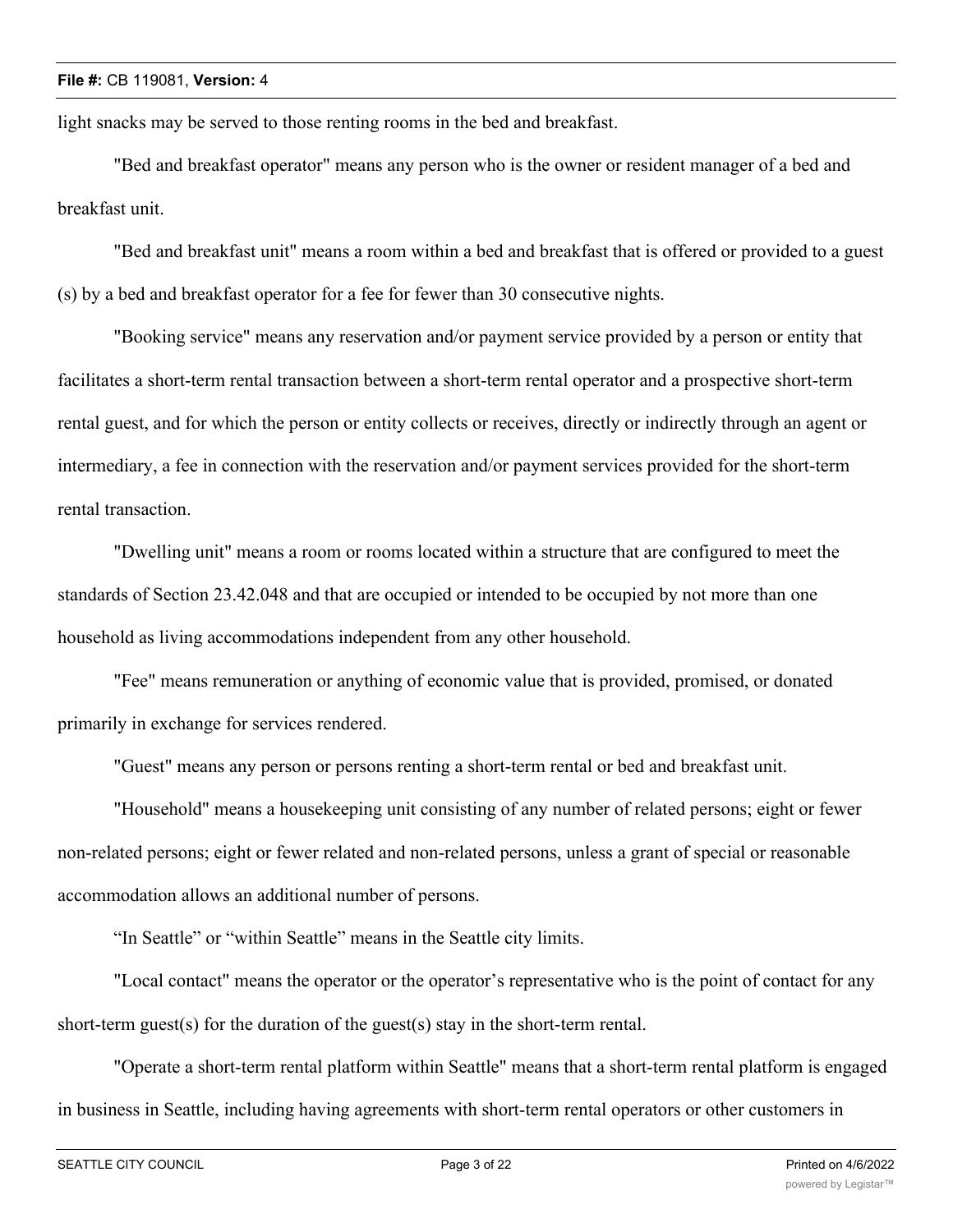Seattle who provide dwelling units, or portions thereof, located in Seattle for short-term rental use, regardless of whether the short-term rental platform is physically present in Seattle.

"Owner" means any person who, alone or with others, has title or interest in any building, property, dwelling unit, or portion thereof, with or without accompanying actual possession thereof, and including any person who as agent, or executor, administrator, trustee, or guardian of an estate has charge, care, or control of any building, dwelling unit, or portion thereof. A person whose sole interest in any building, dwelling unit, or portion thereof is solely that of a lessee under a lease agreement shall not be considered an owner.

"Person" means any individual, firm, corporation, association, governmental entity, or partnership and its agents or assigns.

"Primary residence" means a person's usual place of return for housing as documented by motor vehicle registration, driver's license, voter registration, or other such evidence as determined by Director's rule. A person may have only one primary residence.

"Principal" means a principal or governing member of any business entity, including but not limited to: LLC member/manager, president, vice president, secretary, treasurer, CEO, director, stockholder, partner, general partner, or limited partner.

"Short-term rental advertisement" means any method of soliciting use of a dwelling unit for short-term rental purposes.

"Short-term rental" means a lodging use, that is not a hotel or motel, in which a dwelling unit, or portion thereof, that is offered or provided to a guest(s) by a short-term rental operator for a fee for fewer than 30 consecutive nights. A dwelling unit, or portion thereof, that is used by the same person for 30 or more consecutive nights is not a short-term rental. A dwelling unit, or portion thereof, that is operated by an organization or government entity that is registered as a charitable organization with the Secretary of State, State of Washington, and/or is classified by the Internal Revenue Service as a public charity or a private foundation, and provides temporary housing to individuals who are being treated for trauma, injury or disease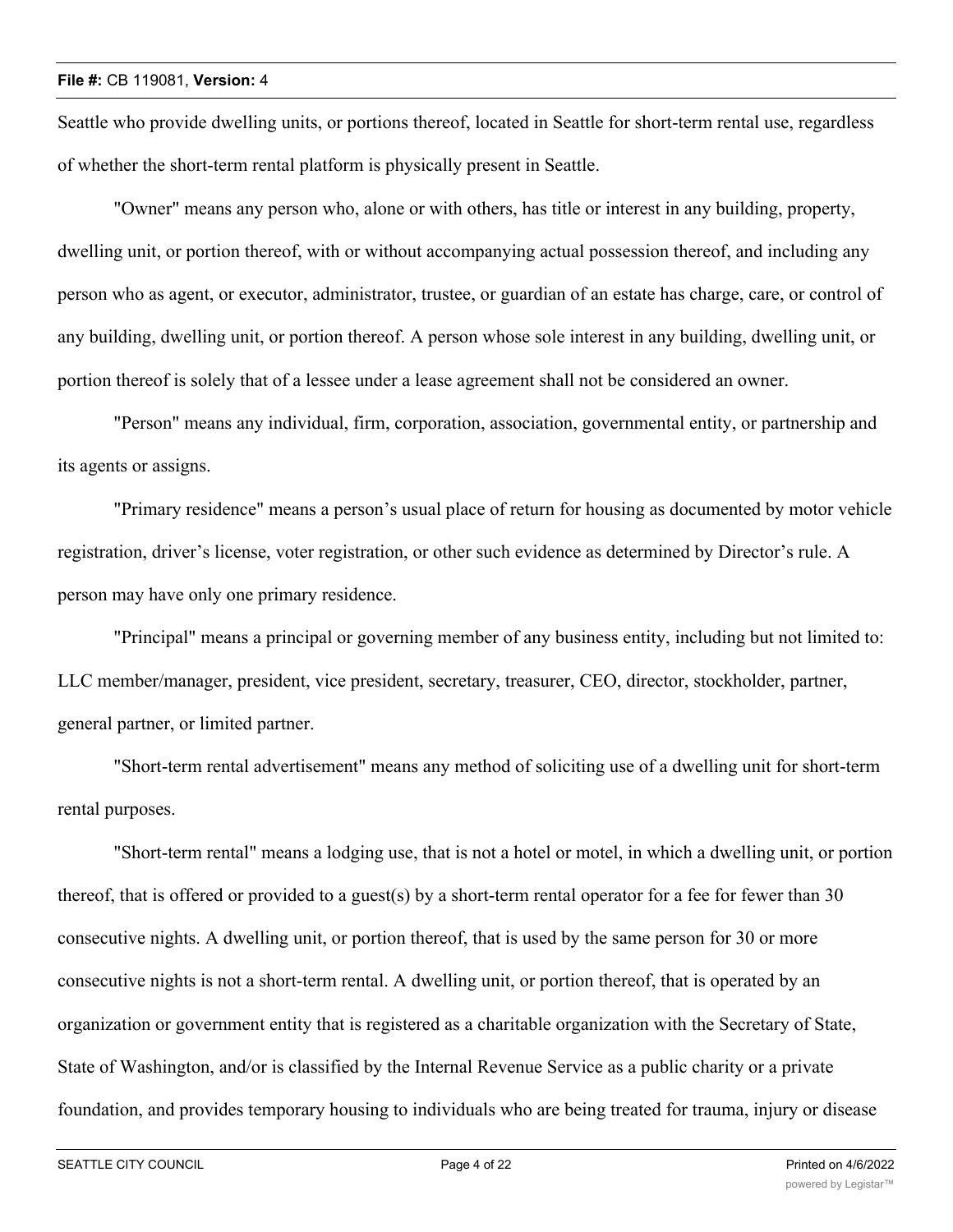and/or their family members is not a short-term rental.

"Short-term rental operator" or "operator" means any person who is the owner of a dwelling unit established under Title 23, or portion thereof, who offers or provides that dwelling unit, or portion thereof, for short-term rental use or a person who is the tenant of a dwelling unit, or portion thereof, who offered or provided a short term rental as set forth in subsection 6.600.040.B.2.

"Short-term rental operator registry" means record of information detailing short-term rental transactions, maintained by the short-term rental operator.

"Short-term rental platform" or "platform" means a person that provides a means through which an operator may offer a dwelling unit, or portion thereof, for short-term rental use, or which a bed and breakfast operator may offer a bed and breakfast unit, and from which the person or entity financially benefits. Merely publishing a short-term rental advertisement for accommodations does not make the publisher a short-term rental platform.

## **6.600.040 License required**

A. Platforms. It is unlawful for any person to operate as a platform within Seattle without a valid platform license issued pursuant to this Chapter 6.600.

B. Operators. It is unlawful for any person to operate as a short-term rental operator within the City without a valid short-term rental operator license issued pursuant to this Chapter 6.600. A short-term rental operator license permits an operator to offer or provide a maximum of one dwelling unit, or portion thereof, for short term rental use, or a maximum of two dwelling units if one of the units is the operator's primary residence, except for the following:

1. An operator who offered or provided a short-term rental outside of the locations described in subsections 6.600.040.B.2 or 6.600.040.B.3 prior to September 30, 2017, may obtain a short-term rental operator license allowing that operator to continue to operate up to two dwelling units for short-term rental use, subject to the requirements of subsection 6.600.040.B.4. Upon renewal of the license after one year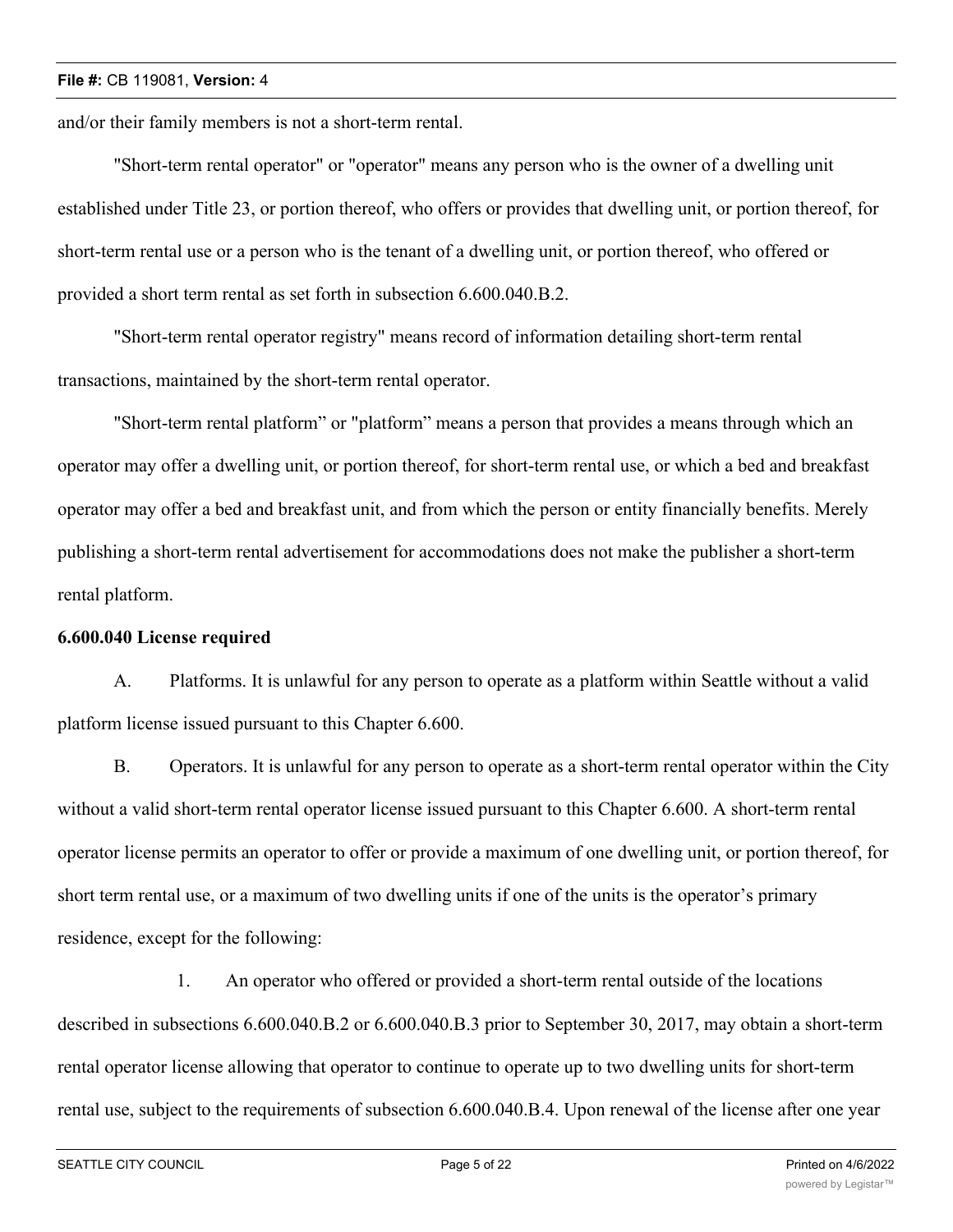of operations, the operator may obtain a license allowing that operator to: continue to operate the two units; and add a third dwelling unit if the unit is the operator's primary residence.

2. An operator who offered or provided a short-term rental in the Downtown Urban Center, south of Olive Way and north of Cherry Street, as established in the Seattle Comprehensive Plan (2016), prior to September 30, 2017, may obtain a short-term rental operator license allowing them to continue to operate those units and to offer or provide up to one additional dwelling units for short-term rental use, or a maximum of two dwelling units, if one of the units is the operator's primary residence, subject to the requirements of subsection 6.600.040.B.4.

3. An operator who offered or provided a short-term rental in any dwelling units within a multifamily building constructed after 2012 that contains no more than five dwelling units established by permit under Title 23 and is located in the First Hill/Capitol Hill Urban Center, as established in the Seattle Comprehensive Plan, prior to September 30, 2017, may obtain a short-term rental operator license allowing them to continue to operate those units and to offer or provide up to one additional dwelling units for short-term rental use, or a maximum of two dwelling units, if one of the units is the operator's primary residence, subject to the requirements of subsection 6.600.040.B.4.

4. If the license applicant wishes to continue operating a short-term rental in a location described in subsections 6.600.040.B.1, 6.600.040.B.2, or 6.600.040.B.3 the applicant must provide the Director with the following evidence of prior short-term rental use:

a. A business license tax certificate issued by the Department of Finance and Administrative Services for the short-term rental use, in effect on prior to September 30, 2017; and

b. Records demonstrating collection and remittance of all applicable local, state and federal taxes within the 12-month period prior to September 30, 2017; and

c. A registry identifying the dates the dwelling unit was used as short-term rental within the 12-month period prior to September 30, 2017.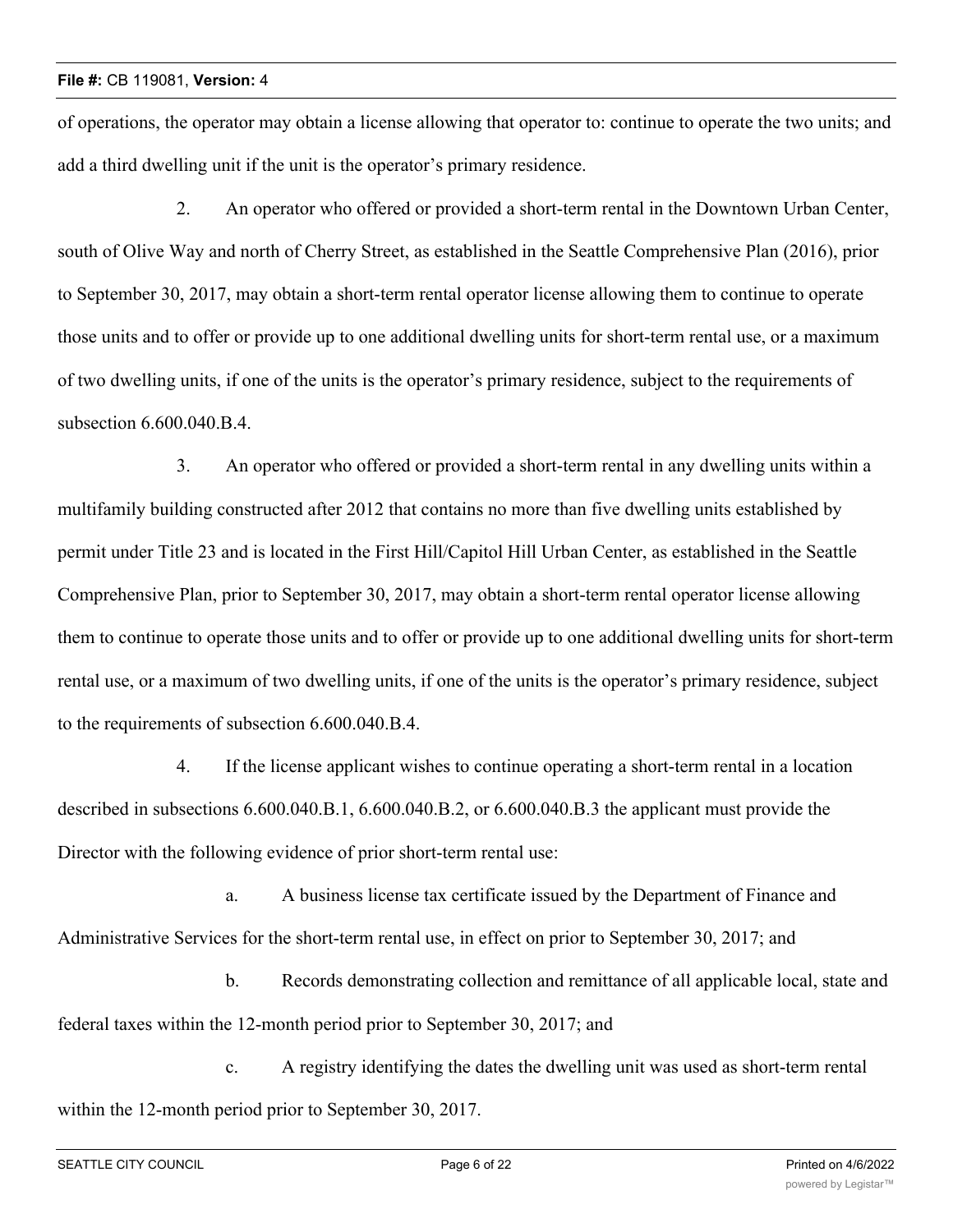d. Certification that, if the applicant is a renter, the owner has authorized the tenant's operation of the dwelling unit as a short-term rental. If requested by the Director, the applicant shall provide documentation demonstrating that the owner has provided that authorization.

C. Bed and breakfast operators. It is unlawful for any bed and breakfast operator within Seattle to use a platform to list a bed and breakfast unit without possessing a valid bed and breakfast operator's license issued pursuant to this Chapter 6.600.

## **6.600.050 License applications**

A. Platforms. Platform licenses are issued by the Director and may be obtained by filing with the Director a platform application in a format determined by the Director.

B. Operators. Operator licenses are issued by the Director and may be obtained by filing with the Director a short-term rental operator license application in a format determined by the Director and by submitting a signed declaration of compliance attesting that each dwelling unit, or portion thereof, offered for short-term rental use satisfies the requirements of Section 6.600.070.

C. Bed and breakfasts. Bed and breakfast licenses are issued by the Director and may be obtained by filing with the Director a bed and breakfast operator application in a format determined by the Director.

D. All platform, operator, and bed and breakfast licenses shall expire one year from the date the license is issued and shall be renewed annually.

# **6.600.060 Short-term rental platforms general provisions**

All platforms operating in Seattle shall comply with the following:

A. Possess a valid platform license issued pursuant to this Chapter 6.600.

B. Prior to providing booking services, require that all operators and bed and breakfast operators using the platform either submit an application for an operator license or bed and breakfast operator license through the platform and include a license number in any listing, or, include a license number in any listing for a short-term rental or bed and breakfast unit on the platform.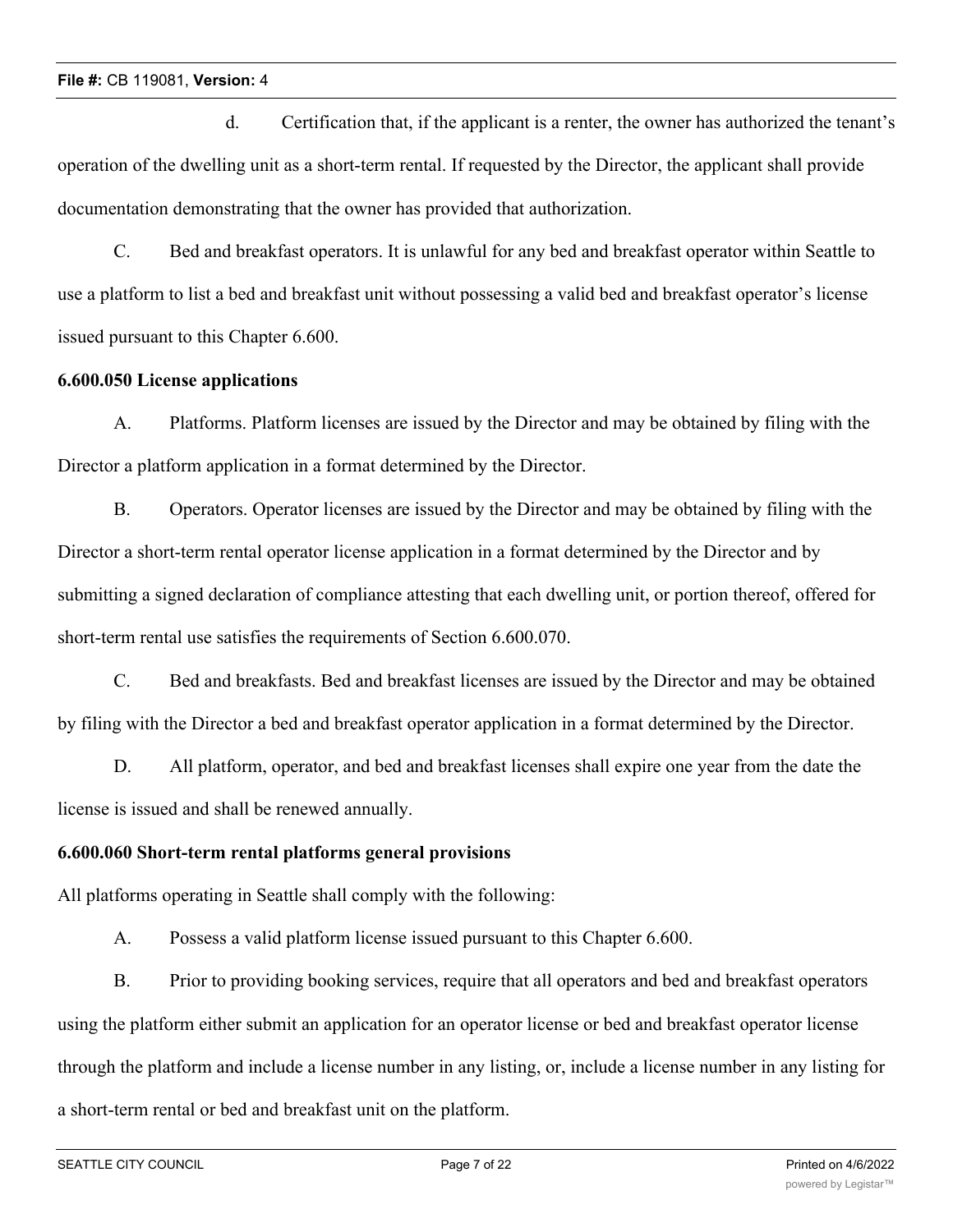C. Remove any listings for short-term rentals or bed and breakfast units from the platform upon notification by the Department. The Director shall develop, by rule, processes and procedures for the removal of any listing.

D. Provide the following information in an electronic format determined by the Director to the City on a quarterly basis:

1. The total number of short-term rentals, and bed and breakfast units in the City listed on the platform during the applicable reporting period; and

2. The total number of nights all short-term rentals and bed and breakfast units rented through the platform during the applicable reporting period.

E. Inform all operators, including bed and breakfast operators, who use the platform of the operator's responsibility to collect and remit all applicable local, state, and federal taxes unless the platform does this on the operator's behalf.

F. Provide a copy of the summaries prepared by the Director pursuant to Section 6.600.065 to all operators, including bed and breakfast operators, for which the platform provides booking services. When notified to do so by the Director, provide written notification to all short-term rental operators and bed and breakfast operators of changes to local regulations. Upon request, the platform shall provide documentation to the Director demonstrating that the required notification was provided.

G. Upon request by the Director, permit the Director access to review records that are required to be kept under this Chapter 6.600, in a manner consistent with federal law.

# **6.600.065 Summaries of short-term rental regulations**

The Director shall, as soon as practicable after passage of the ordinance introduced as Council Bill 119081, and as the Director shall deem necessary thereafter, prepare a summary of this Chapter 6.600 and any other applicable regulations or identified best practices for operating a short-term rental.

# **6.600.070 Short-term rental operator general provisions**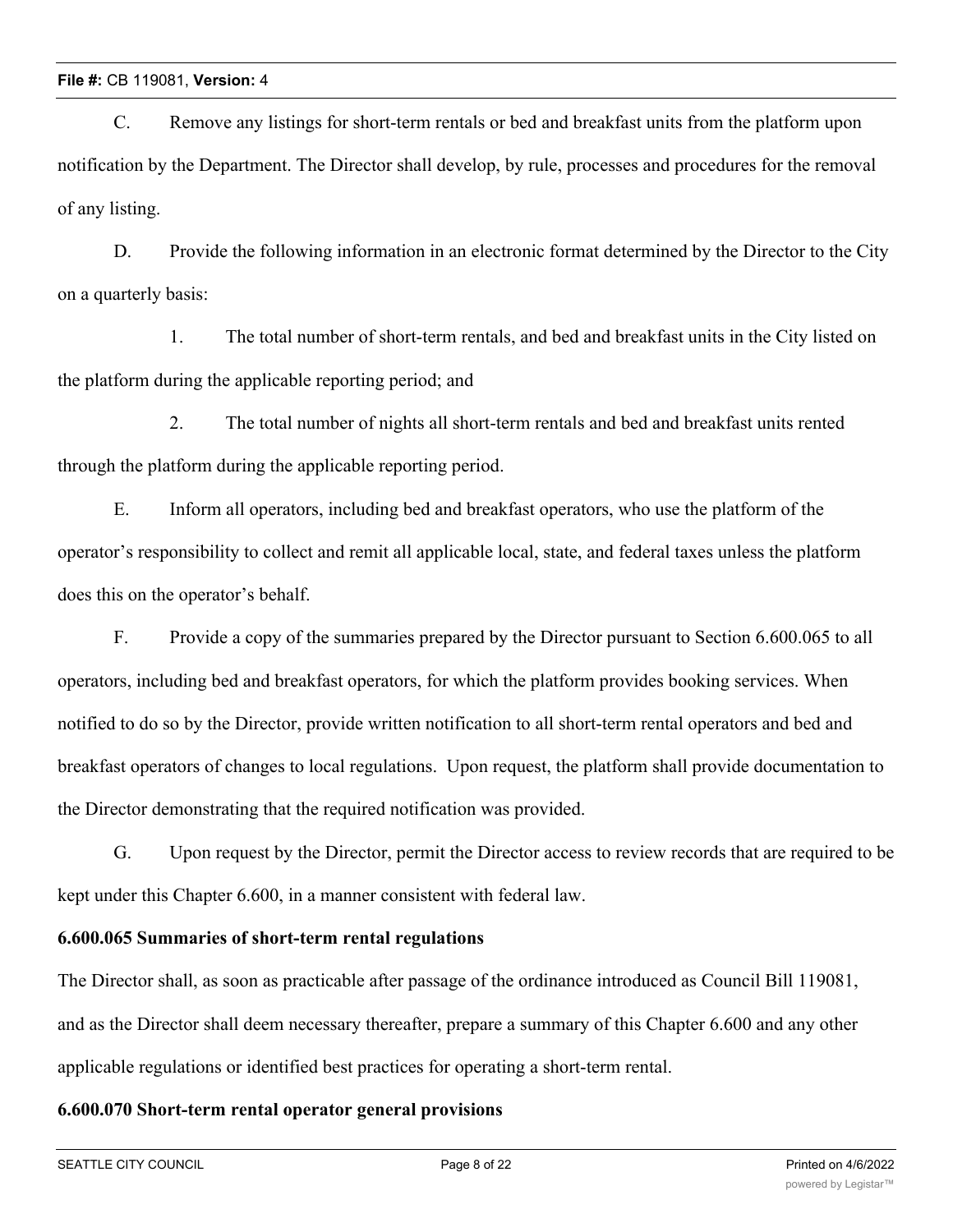A. All operators who offer dwelling units, or portions thereof, for short-term rental use in Seattle shall comply with the following:

1. Possess no more than one operator license issued pursuant to this Chapter 6.600.

2. Be a principal or spouse of a principal in no more than one operator license issued pursuant to this Chapter 6.600.

3. Offer or provide no more than the maximum number of dwelling units, or portions thereof, as provided in subsection 6.600.040.B.

4. Post the Department-issued operator license number for the short-term rental on every listing advertising or offering the dwelling unit, or portion thereof, for use as a short-term rental.

5. Comply with all standards provided in Section 23.42.060.

6. Provide local contact information to all short-term rental guests during a guest's stay. The local contact must reside in King County, Washington and be available to respond to inquiries at the short-term rental during the length of the stay.

7. Comply with the requirements of the Housing and Building Maintenance Code in subsection 22.214.050.M and the Rental Registration and Inspection program.

8. Comply with RCW 19.27.530 by ensuring that all dwelling units have working smoke detectors and carbon monoxide alarm(s) in every bedroom and on all habitable floors and a properly maintained and charged fire extinguisher.

9. Post the following information in a conspicuous place within each dwelling unit used as a short-term rental:

a. Emergency contact information for summoning police, fire, or emergency

medical services.;

b. Short-term rental street address;

c. Floor plan indicating fire exits and escape routes;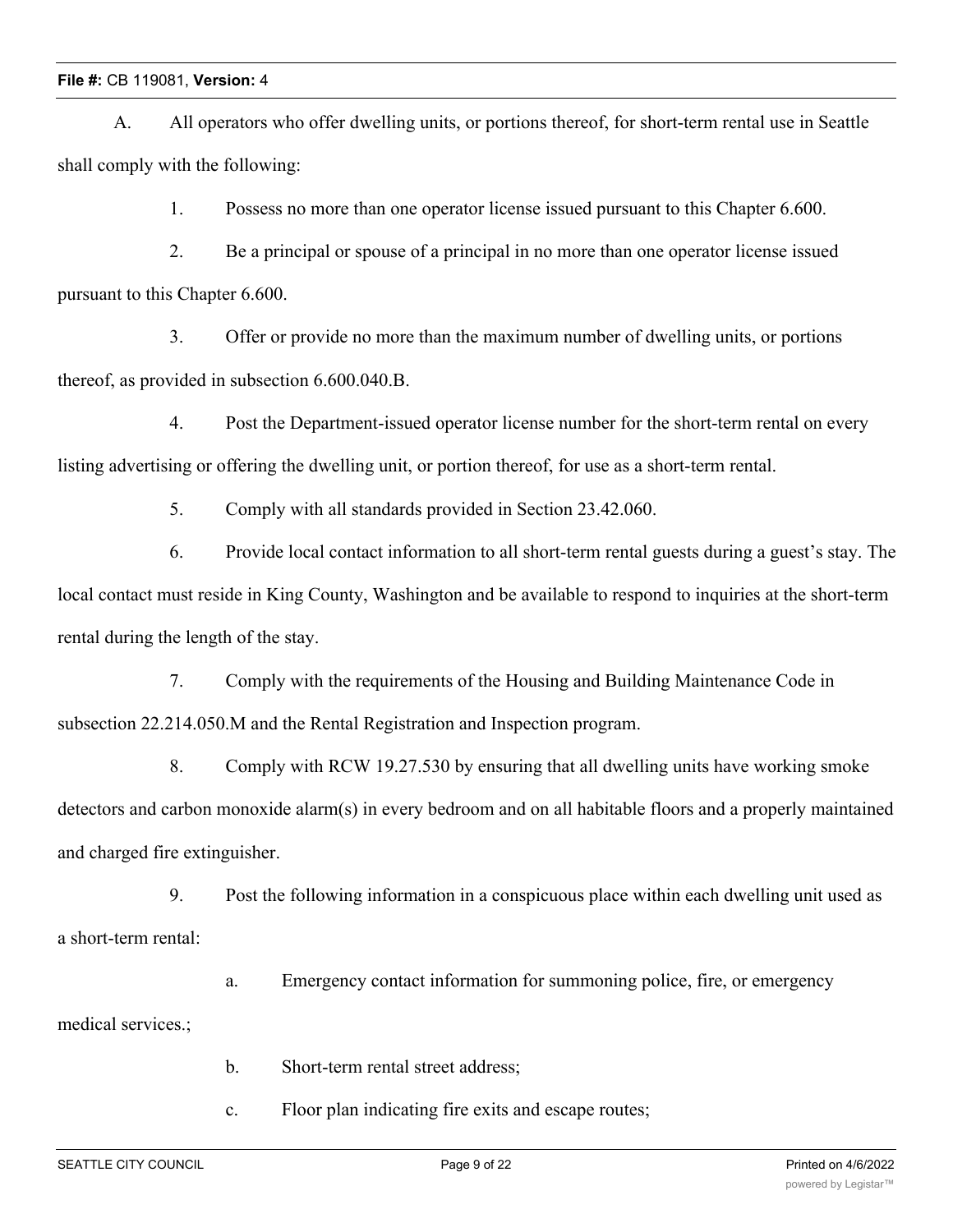d. Information about how a guest can contact The City's Customer Service Bureau to report any concerns or complaints;

- e. Maximum occupancy limits; and
- f. Contact information for the operator or the designated local contact;
- 10. Maintain liability insurance appropriate to cover the short-term rental use in the

aggregate of not less than \$1,000,000 or conduct each short-term rental transaction through a platform that provides equal or greater insurance coverage.

11. Remit all applicable local, state, and federal taxes unless the platform does this on the operator's behalf.

12. Upon request by the Director, provide documentation and a signed declaration of compliance attesting to compliance with subsections 6.600.070.A.1 through 6.600.070.A.11.

## **6.600.080 Bed and breakfast operator general provisions**

All bed and breakfast operators who advertise or offer a bed and breakfast unit on a platform in the City, shall comply with the following:

A. Possess no more than one valid bed and breakfast operator license issued pursuant to this Chapter 6.600.

B. Post the Department-issued bed and breakfast operator license number issued for the bed and breakfast on every listing advertising or offering a bed and breakfast unit on a platform.

C. If operating within a single-family zone, comply with all standards provided in Section 23.44.051. If operating within a multi-family zone, comply with all standards provided in subsection 23.45.545.G.

D. Remit all applicable local, state, and federal taxes unless the platform does this on the bed and breakfast operator's behalf.

# **6.600.090 License fees**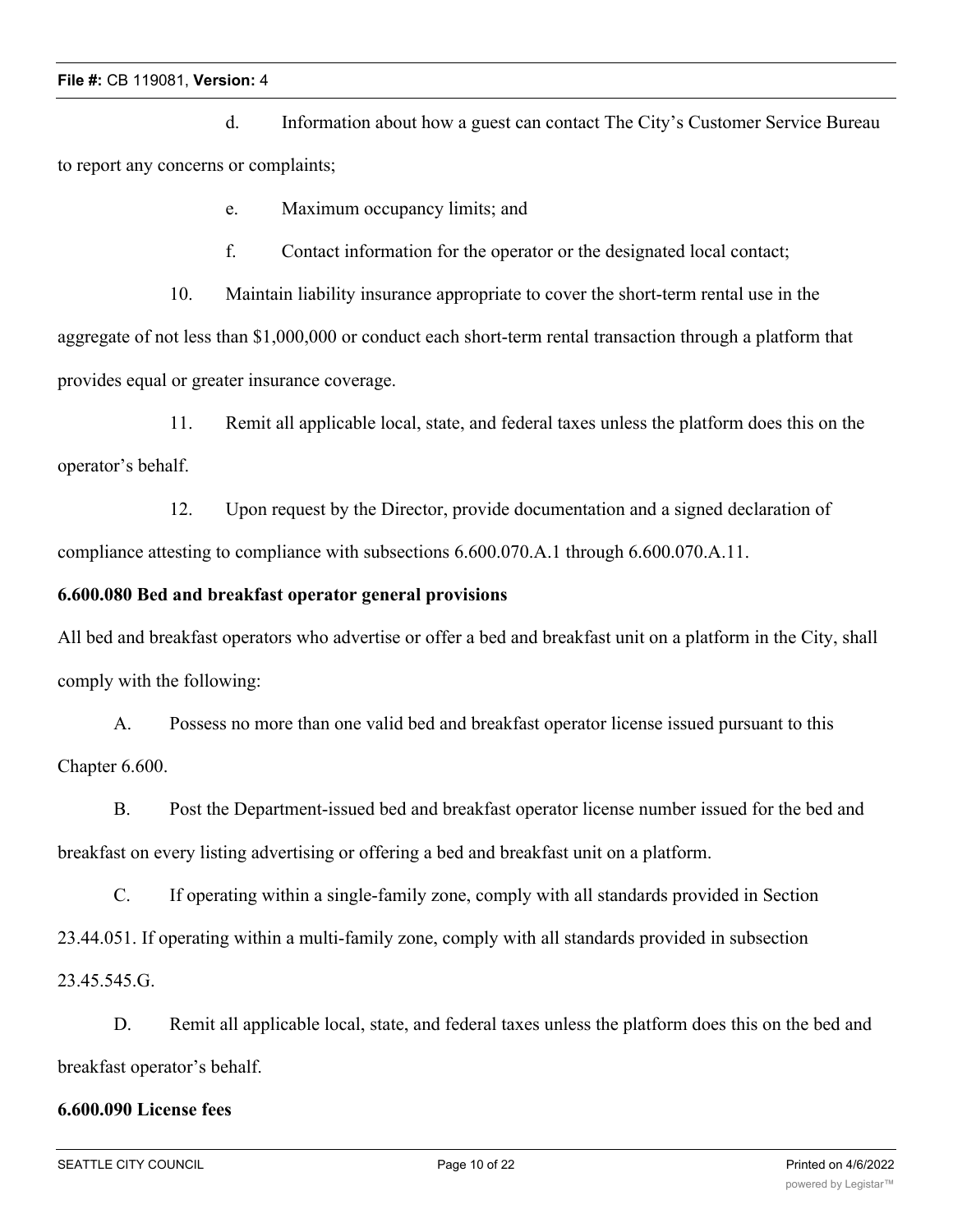A. Short-term rental platform license fees. The fee for a platform license issued pursuant to this Chapter 6.600 shall be a quarterly fee based on the total number of nights booked for short-term rental use through the platform. Platforms shall pay \$0 per night booked. The per night fees shall be calculated and paid on a quarterly basis. If a platform fails to provide complete information as required by subsection 6.600.060.D, the Director may estimate the quarterly per night license fee.

B. Short-term rental operator license fees. The fee for an operator license issued pursuant to this Chapter 6.600 shall be \$75 per dwelling unit annually, paid at the time the application is submitted to the City.

C. Bed and breakfast operator license fees. The fee for a bed and breakfast operator license issued pursuant to this Chapter 6.600 shall be \$75 per bed and breakfast, paid at the time the application is submitted to the City.

D. The Director shall review annually any of the licensing fees in subsections 6.600.090.A, 6.600.090.B and 6.600.090.C and shall make any necessary adjustments in a Director's Rule to ensure the fees achieve full cost recovery of the Director's administrative, enforcement, and other regulatory costs and no more, after consideration of the following factors:

1. The projected costs and annual budget allotted for administrative, enforcement and regulatory costs across the short-term rental industry;

2. The need for increased enforcement to reduce illegal activity;

3. The total number of nights booked in City limits across the short-term rental industry;

and

4. The administrative burden of issuing additional platform or operator licenses.

E. License fees are non-refundable and non-transferrable.

# **6.600.100 Enforcement and rulemaking**

The Director will adopt rules pursuant to Chapter 3.02 to implement the provisions of this Chapter 6.600. The

Director is authorized to enforce, promulgate, revise, or rescind rules and regulations deemed necessary,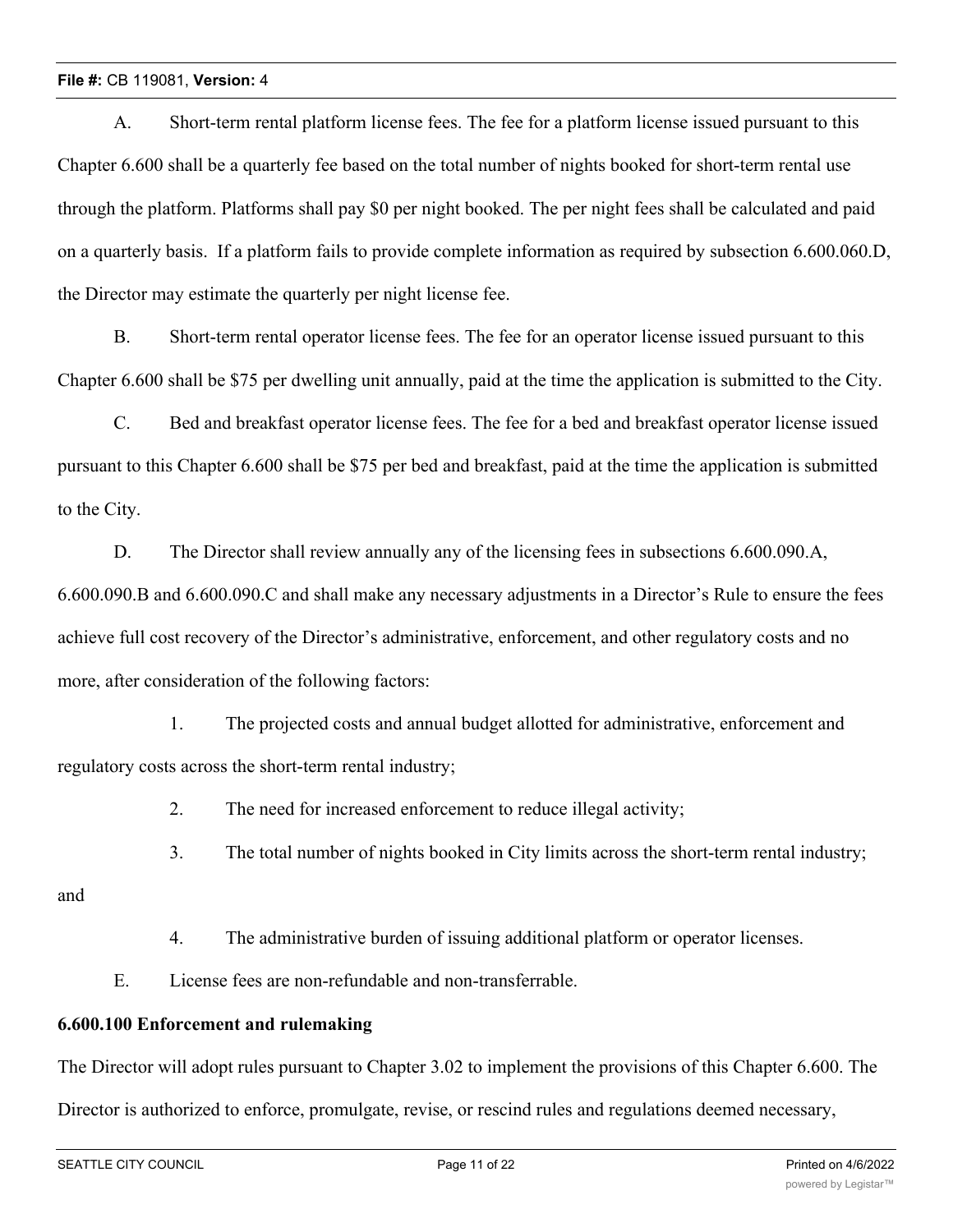appropriate, or convenient to administer the provisions of this Chapter 6.600, providing affected entities with due process of law and in conformity with the intent and purpose of this Chapter 6.600.

## **6.600.110 Short-term rental platform - Violations and enforcement**

A. Violations. It is a violation of this Chapter 6.600 for any person or platform to:

1. Operate a short-term rental platform within Seattle without possessing a valid short-term rental platform license issued pursuant to this Chapter 6.600.

2. Fail to require that any operator or bed and breakfast operator using the platform, prior to providing booking services, either submit an application for an operator license or bed and breakfast operator license through the platform and include the license number in any listing, or, include a license number in any listing for a short-term rental or bed and breakfast unit on the platform pursuant to subsection 6.600.060.B.

3. Fail to remove any listings for short-term rentals or bed and breakfast units from the platform pursuant to subsection 6.600.060.C.

4. Misrepresent any material fact in an application for a platform license or submit inaccurate information to the Director when the Director requests information pursuant to this Chapter 6.600.

5. Fail to comply with any requirements of Chapter 6.600 applicable to short-term rental platforms.

B. Enforcement

1. Investigation and notice of violation

a. The Director is authorized to investigate any person or platform the Director reasonably believes does not comply with the provisions of Chapter 6.600 applicable to platforms.

b. If, after investigation, the Director determines that any provisions of Chapter 6.600 applicable to platforms have been violated, the Director may issue a notice of violation to the platform or other person responsible for the violation.

c. The notice of violation shall state the provisions violated, necessary corrective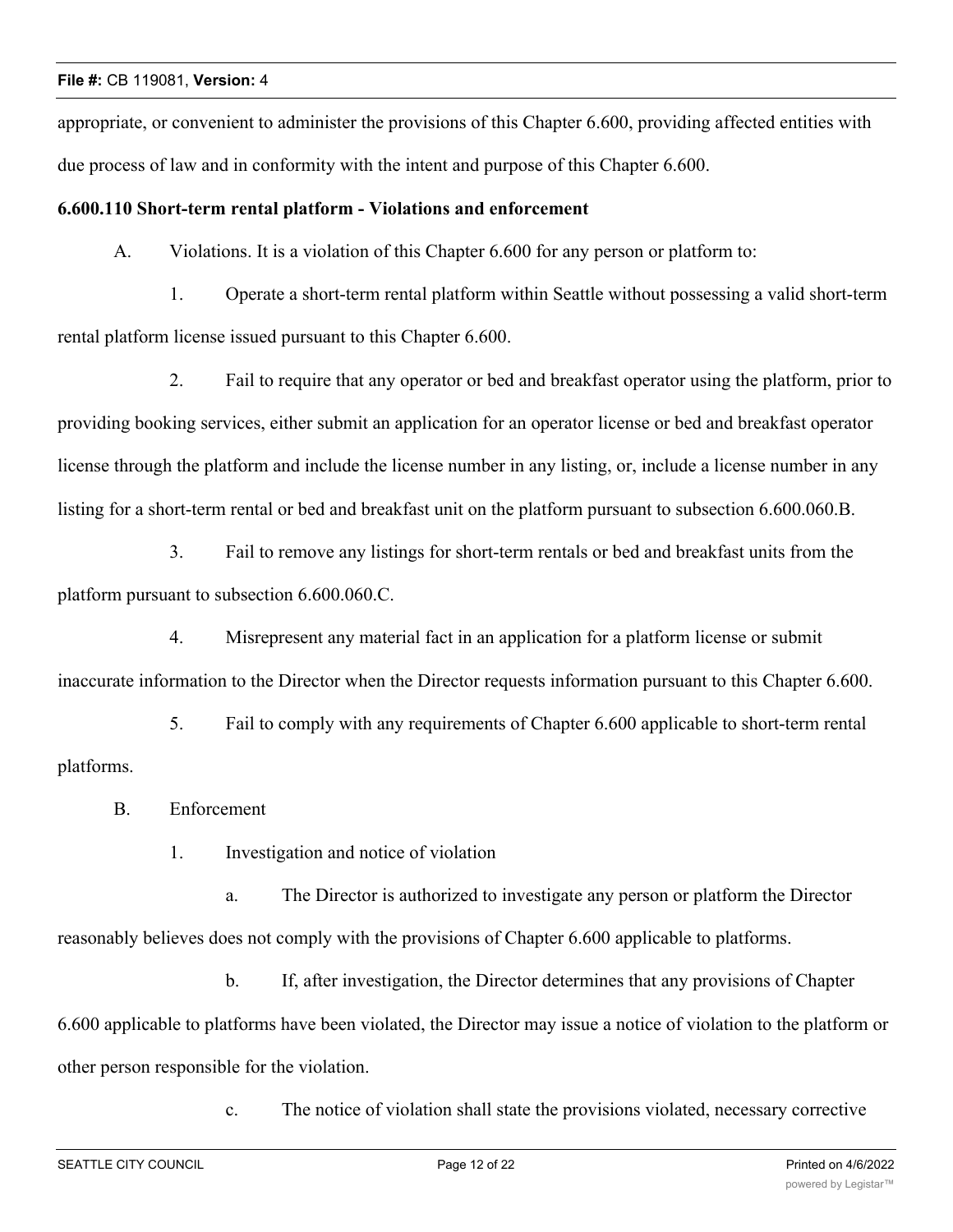action and the compliance due date.

d. The notice of violation shall be served upon the platform, agent or other responsible person by personal service or regular first-class mail addressed to the last known address for the platform, agent, or responsible person.

e. Nothing in this Section 6.600.110 limits or precludes any action or proceeding to enforce this code, and nothing obligates or requires the Director to issue a notice of violation prior to the imposition of civil or criminal penalties.

f. Unless a request for review before the Director is made in accordance with subsection 6.600.110.B.2, the notice of violation shall become the final order of the Director.

2. Review by the Director

a. Any person aggrieved by a notice of violation issued by the Director pursuant to subsection 6.600.110.B.1 may obtain a review of the notice by requesting such review in writing within ten business days of the date of the notice. When the last day of the period so computed is a Saturday, Sunday or federal or City holiday, the period shall run until 5 p.m. on the next business day. Within 15 days of the request for review, the aggrieved person may submit additional information in the form of written material to the Director for consideration as part of the review.

b. The review will be made by a representative of the Director who is familiar with the case and the applicable ordinances. The Director's representative will review all additional written material received by the deadline for submission of information. The reviewer may also request clarification of information received. After review of the additional information, the Director may:

- 1. Sustain the notice of violation;
- 2. Withdraw the notice of violation;
- 3. Continue the review to a date certain for receipt of additional information;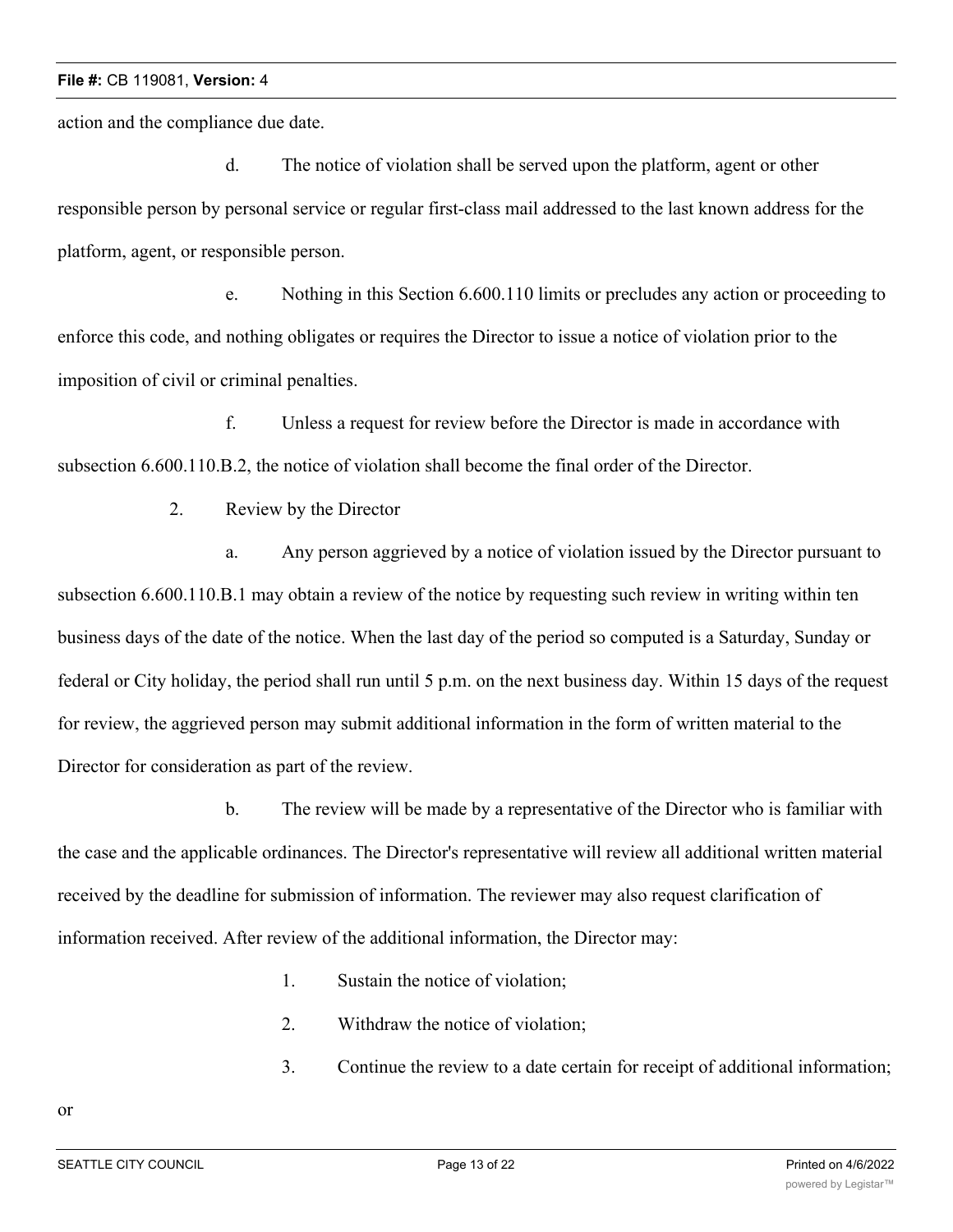4. Modify the notice of violation, which may include an extension of the compliance date.

c. The Director shall issue an order of the Director containing the decision and shall cause the same to be mailed by first-class mail to the person or persons requesting the review and the persons named on the notice of violation.

d. Extension of compliance date. The Director may grant an extension of time for compliance with any notice or order, whether pending or final, upon the Director's finding that substantial progress toward compliance has been made and that the public will not be adversely affected by the extension. An extension of time may be revoked by the Director if it is shown the conditions at the time the extension was granted have changed, the Director determines a party is not performing corrective actions as agreed, or if the extension creates an adverse effect on the public. The date of revocation shall then be considered the compliance date.

4. Penalties

a. In addition to any other sanction or remedial procedure that may be available, any person violating or failing to comply with any of the provisions of Chapter 6.600 applicable to platforms shall be subject to the following cumulative penalties per violation for each listing from the date the violation occurs until compliance is achieved:

1) \$500 per day for each violation for the first ten days, and

2) \$1,000 per day for each violation for each day beyond ten days of noncompliance until compliance is achieved.

b. In cases where the Director has issued a notice of violation or order of the Director, the violation will be deemed to begin, for purposes of determining the number of days in violation, on the date that compliance is required on the notice of violation or order of the Director.

5. Civil actions. Civil actions to enforce subsection 6.600.040.A, Section 6.600.060 and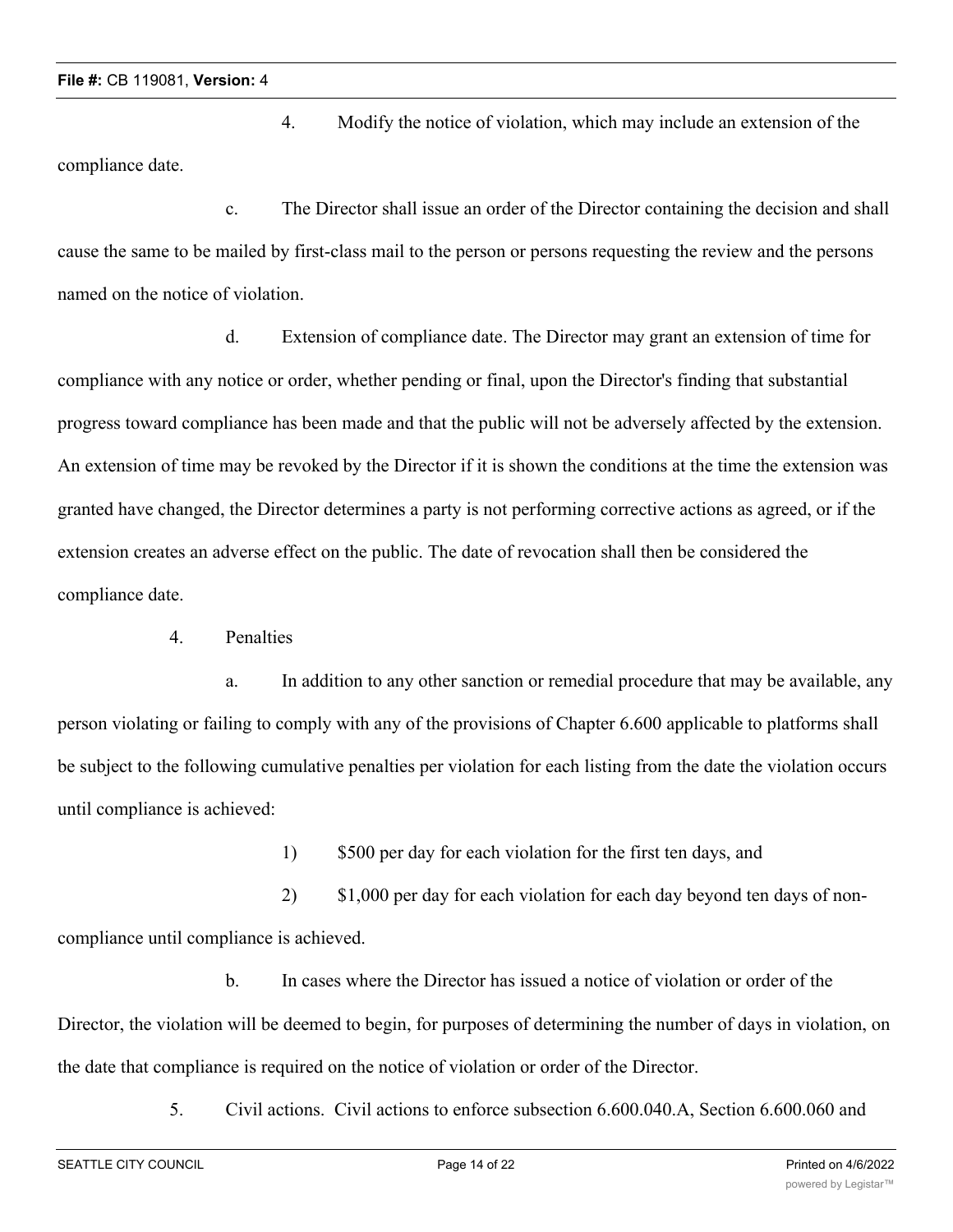subsection 6.600.110.A shall be brought in the Seattle Municipal Court, except as otherwise required by law or court rule. The Director shall request in writing that the City Attorney take enforcement action. The City Attorney shall, with the assistance of the Director, take appropriate action to enforce subsection 6.600.040.A, Section 6.600.060 and subsection 6.600.110.A. In any civil action for a penalty, the City has the burden of proving by a preponderance of the evidence that a violation exists or existed. The issuance of a notice of violation or an order following a review by the Director is not itself evidence that a violation exists.

6. Appeals to Superior Court. Final decisions of the Seattle Municipal Court on enforcement actions authorized by subsection 6.600.110 may be appealed pursuant to the Rules for Appeal of Courts of Limited Jurisdiction.

## **6.600.120 Short-term rental operator and bed and breakfast operator - Violations and enforcement**

A. Violations. It is a violation of this Chapter 6.600 for any person to:

1. Offer or provide a dwelling unit, or portion thereof, for short-term rental use without possessing a valid operator's license for that dwelling unit, or portion thereof, issued pursuant to this Chapter 6.600.

2. Offer a bed and breakfast unit on a platform without possessing a valid bed and breakfast operator's license issued pursuant to this Chapter 6.600.

3. Misrepresent any material fact in any license application or other information submitted to the Director pursuant to this Chapter 6.600.

4. Fail to comply with any requirements of Chapter 6.600 applicable to operators or bed and breakfast operators.

B. Enforcement. If after investigation the Director determines that any of the provisions of Chapter 6.600 applicable to operators or bed and breakfast operators have been violated, the Director may issue a civil citation to the operator, bed and breakfast operator, or other person responsible for the violation.

1. Citation. The civil citation shall include the following information: (1) the name and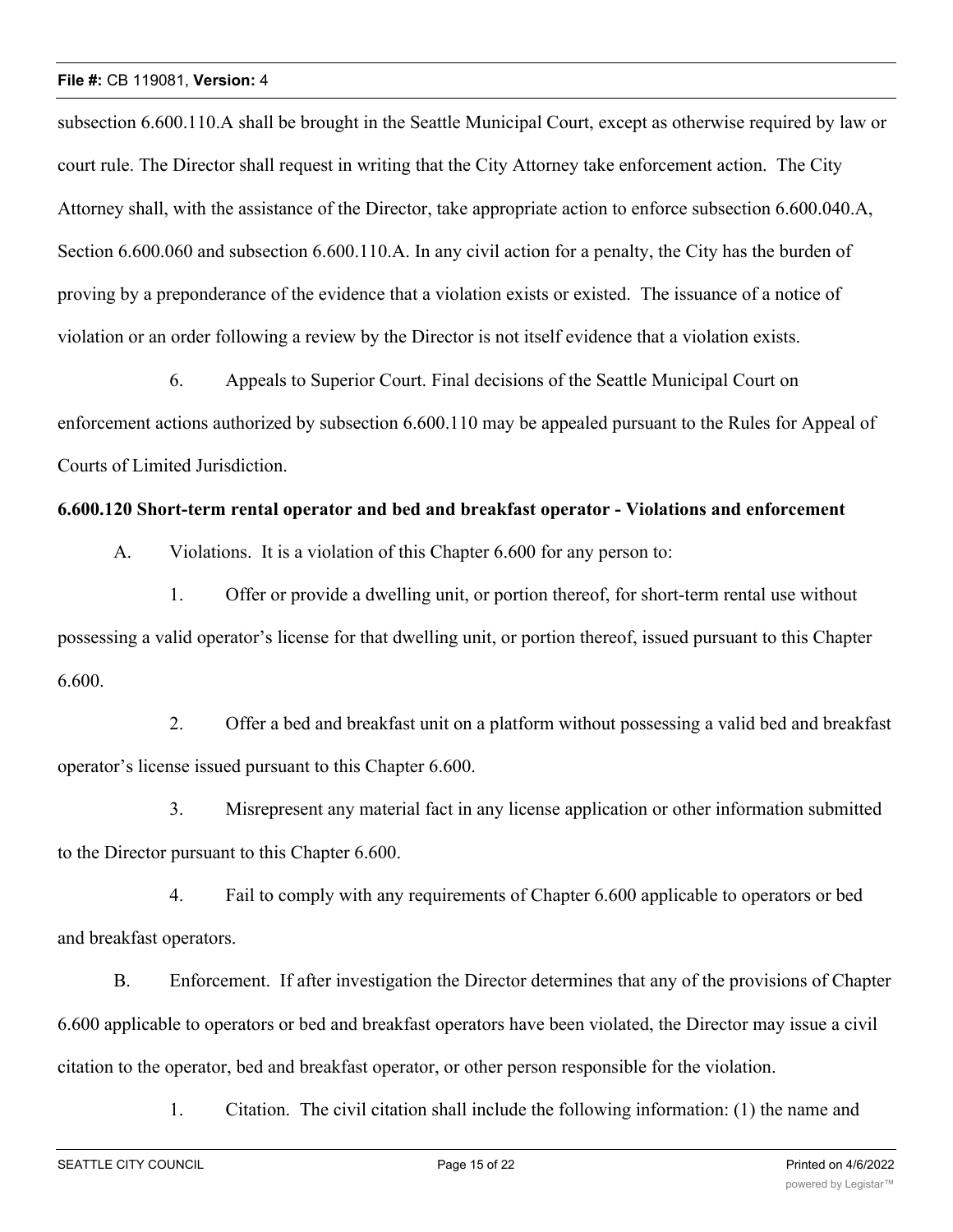address of the person to whom the citation is issued; (2) the address of the short-term rental or bed and breakfast unit involving the violation; (3) a separate statement of each provision violated; (4) the date of the violation; (5) a statement that the person cited must respond to the civil citation within 15 business days after service; (6) a space for entry of the applicable penalty; (7) a statement that a response must be sent to the Hearing Examiner and received not later than 5 p.m. on the day the response is due; (8) contact information for the Hearing Examiner where the citation is to be filed; (9) a statement that the citation represents a determination that a violation has been committed by the person named in the citation and that the determination shall be final unless contested as provided in this chapter; and (10) a certified statement of the Director's representative issuing the citation, authorized by RCW 9A.72.085, setting forth facts supporting issuance of the citation.

2. Service. The citation shall be served by first-class mail, addressed to the operator, bed and breakfast operator, or other person responsible for the violation. Service shall be deemed complete three days after the mailing. If a citation sent by first class mail is returned as undeliverable, service may be made by posting the citation at a conspicuous place on the property where the violation occurred and service shall be complete on the date of posting. The citation may also be served in person.

3. Response to citations

a. A person cited must respond to a citation in one of the following ways:

1) Paying the amount of the monetary penalty specified in the citation, in which case the record shall show a finding that the person cited committed the violation; or

2) Requesting in writing a mitigation hearing to explain the circumstances surrounding the commission of the violation and providing an address to which notice of such hearing may be sent; or

3) Requesting in writing a contested hearing specifying the reason why the cited violation did not occur or why the person cited is not responsible for the violation, and providing an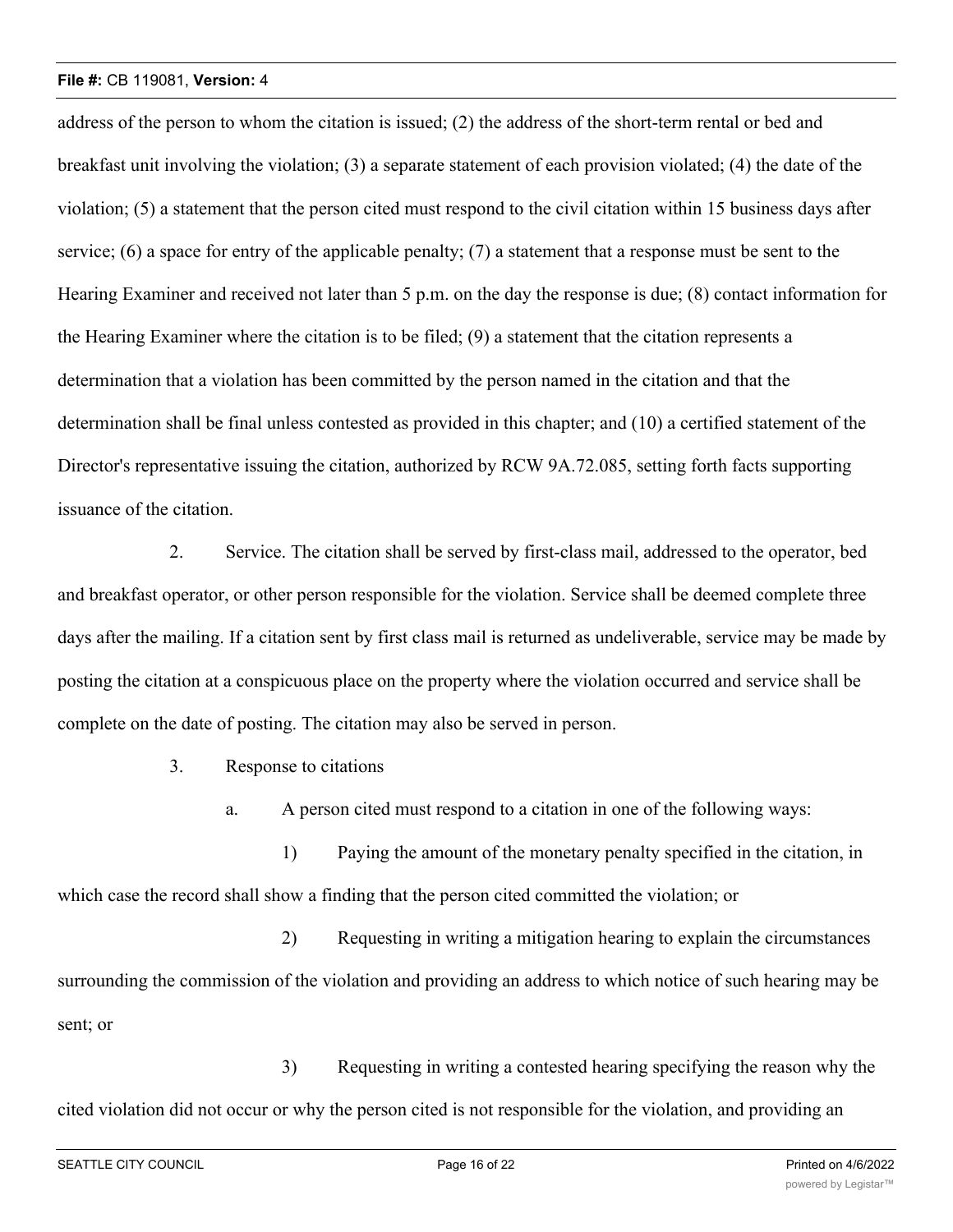address to which notice of such hearing may be sent.

b. A response to a citation must be received by the Office of the Hearing Examiner no later than 15 calendar days after the date the citation is served. When the last day of the appeal period so computed is a Saturday, Sunday, or federal or City holiday, the period shall run until 5 p.m. on the next business day.

c. Failure to respond. If a person fails to respond to a citation within 15 calendar days of service, an order shall be entered by the Hearing Examiner finding that the person cited committed the violation stated in the citation, and assessing the penalty specified in the citation.

- 4. Hearings
	- a. Mitigation hearings

1) Date and notice. If a mitigation hearing is requested, the mitigation hearing shall be held within 30 calendar days after written response to the citation requesting such hearing is received by the Hearing Examiner. Notice of the time, place, and date of the hearing shall be sent to the address specified in the request for hearing not less than ten calendar days prior to the date of the hearing.

2) Procedure at hearing. The Hearing Examiner shall hold an informal hearing that shall not be governed by the Rules of Evidence. The person cited may present witnesses, but witnesses may not be compelled to attend. A representative from the Department may also be present and may present additional information, but attendance by a representative from the Department is not required.

3) Disposition. The Hearing Examiner shall determine whether the cited person's explanation justifies reduction of the monetary penalty; however, the monetary penalty may not be reduced unless the Department of Finance and Administrative Services affirms or certifies that the violation has been corrected prior to the mitigation hearing. Factors that may be considered in whether to reduce the penalty include whether the violation was caused by the act, neglect, or abuse of another; or whether correction of the violation was commenced prior to the issuance of the citation but that full compliance was prevented by a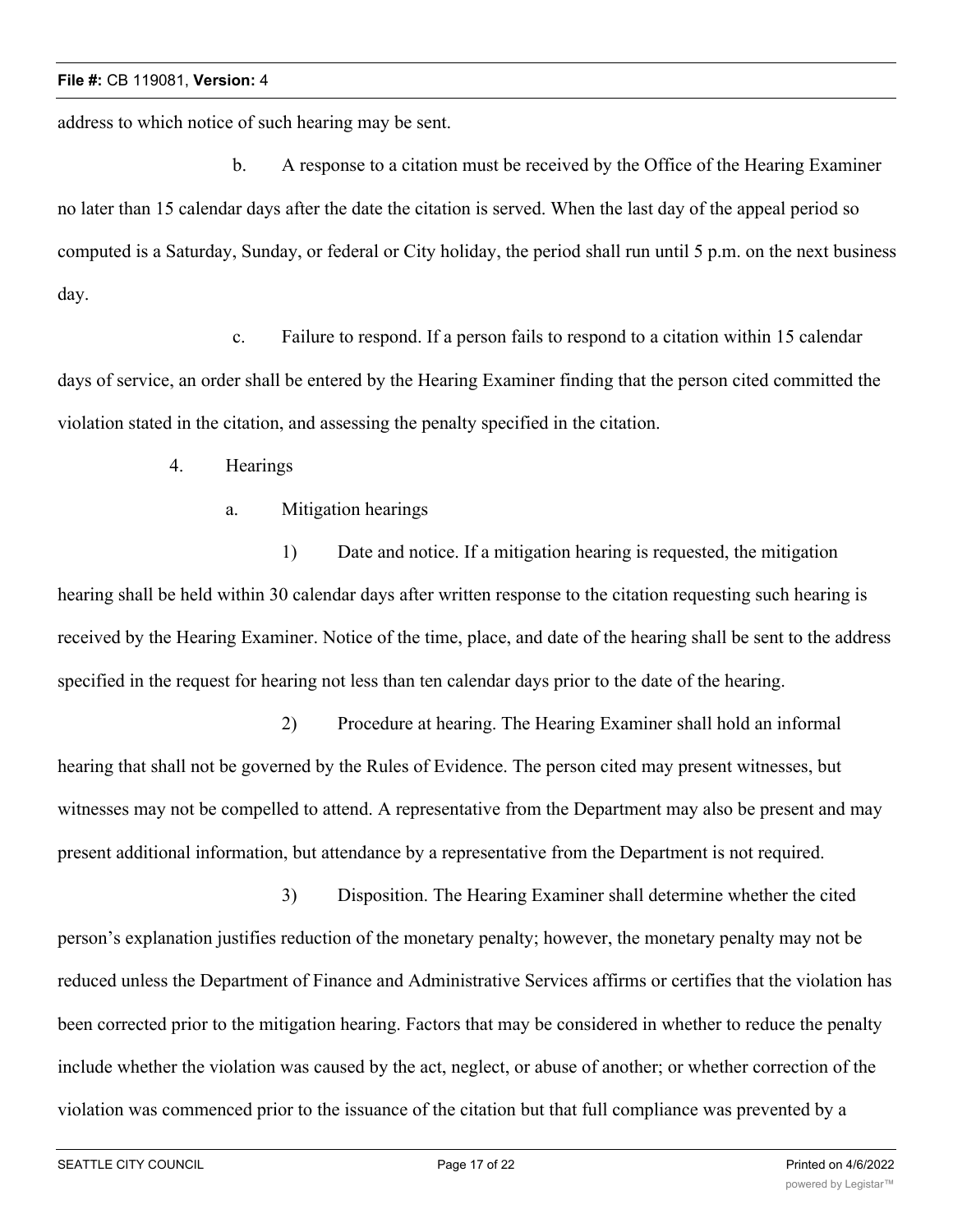condition or circumstance beyond the control of the person cited.

4) Entry of order. After hearing the explanation of the person cited and any other information presented at the hearing, the Hearing Examiner shall enter an order finding that the person cited committed the violation and assessing a monetary penalty in an amount determined pursuant to subsection 6.600.120.B.5. The Hearing Examiner's decision is the final decision of the City on the matter.

b. Contested hearings

1) Date and notice. If a person requests a contested hearing, the hearing shall be held within 60 calendar days after the written response to the citation requesting such hearing is received.

2) Hearing. Contested hearings shall be conducted pursuant to the procedures for hearing contested cases contained in Section 3.02.090 and the rules adopted by the Hearing Examiner for hearing contested cases, except as modified by this Section 6.600.110. The issues heard at the hearing shall be limited to those that are raised in writing in the response to the citation and that are within the jurisdiction of the Hearing Examiner. The Hearing Examiner may issue subpoenas for the attendance of witnesses and the production of documents.

3) Sufficiency. No citation shall be deemed insufficient for failure to contain a detailed statement of the facts constituting the specific violation which the person cited is alleged to have committed or by reason of defects or imperfections, provided such lack of detail, or defects or imperfections do not prejudice substantial rights of the person cited.

4) Amendment of citation. A citation may be amended prior to the conclusion of the hearing to conform to the evidence presented if substantial rights of the person cited are not thereby prejudiced.

5) Evidence at hearing. The certified statement or declaration authorized by RCW 9A.72.085 shall be prima facie evidence that a violation occurred and that the person cited is responsible. The certified statement or declaration authorized under RCW 9A.72.085 and any other evidence accompanying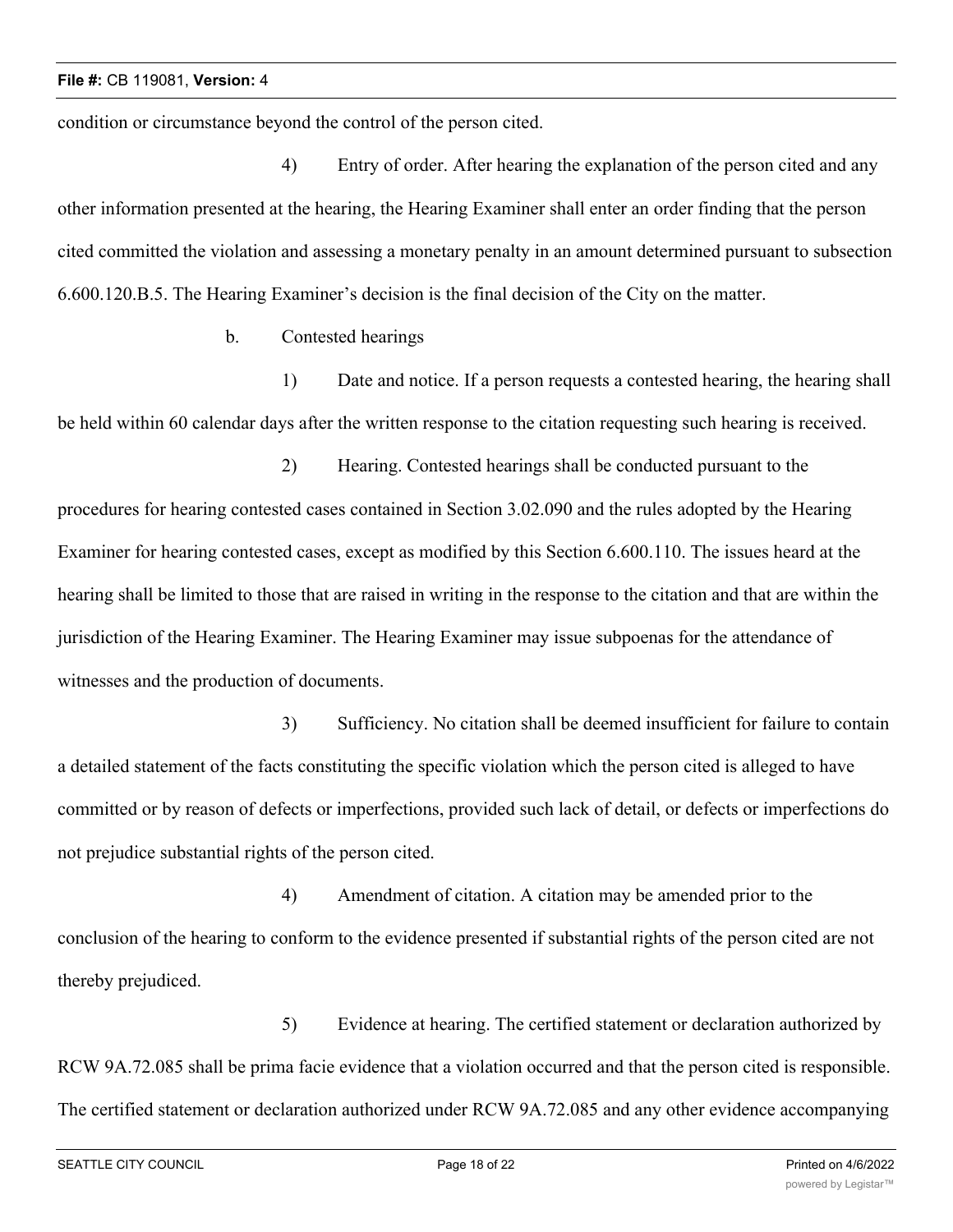the report shall be admissible without further evidentiary foundation. Any certifications or declarations authorized under RCW 9A.72.085 shall also be admissible without further evidentiary foundation. The person cited may rebut the Department of Finance and Administrative Services' evidence and establish that the cited violation(s) did not occur or that the person contesting the citation is not responsible for the violation.

6) Disposition. If the citation is sustained at the hearing, the Hearing Examiner shall enter an order finding that the person cited committed the violation and impose the applicable penalty pursuant to subsection 6.600.120.B.5. The Hearing Examiner may reduce the monetary penalty in accordance with the mitigation provisions in subsection 6.600.120.B.4.a.3. If the Hearing Examiner determines that the violation did not occur, the Hearing Examiner shall enter an order dismissing the citation.

7) Final decision. The Hearing Examiner's decision is the final decision of the City.

c. Failure to appear for hearing. Failure to appear for a requested hearing will result in an order being entered finding that the person cited committed the violation stated in the citation and assessing the penalty specified in the citation. For good cause shown and upon terms the Hearing Examiner deems just, the Hearing Examiner may set aside an order entered upon a failure to appear and schedule a new contested hearing date.

5. Citation penalties

a. First violation. The first time a person is found to have violated one of the provisions referenced in subsection 6.600.120.A the person shall be subject to a penalty of \$500. The Director may, in an exercise of discretion, issue a warning to the person responsible for the violation if that person has not been previously warned or cited for violating this Chapter 6.600.

b. Second and subsequent violations. Any second or subsequent time a person is found to have violated one of the provisions referenced in subsection 6.600.120.A within a five (5) year period, the person shall be subject to a penalty of \$1,000 for each subsequent violation.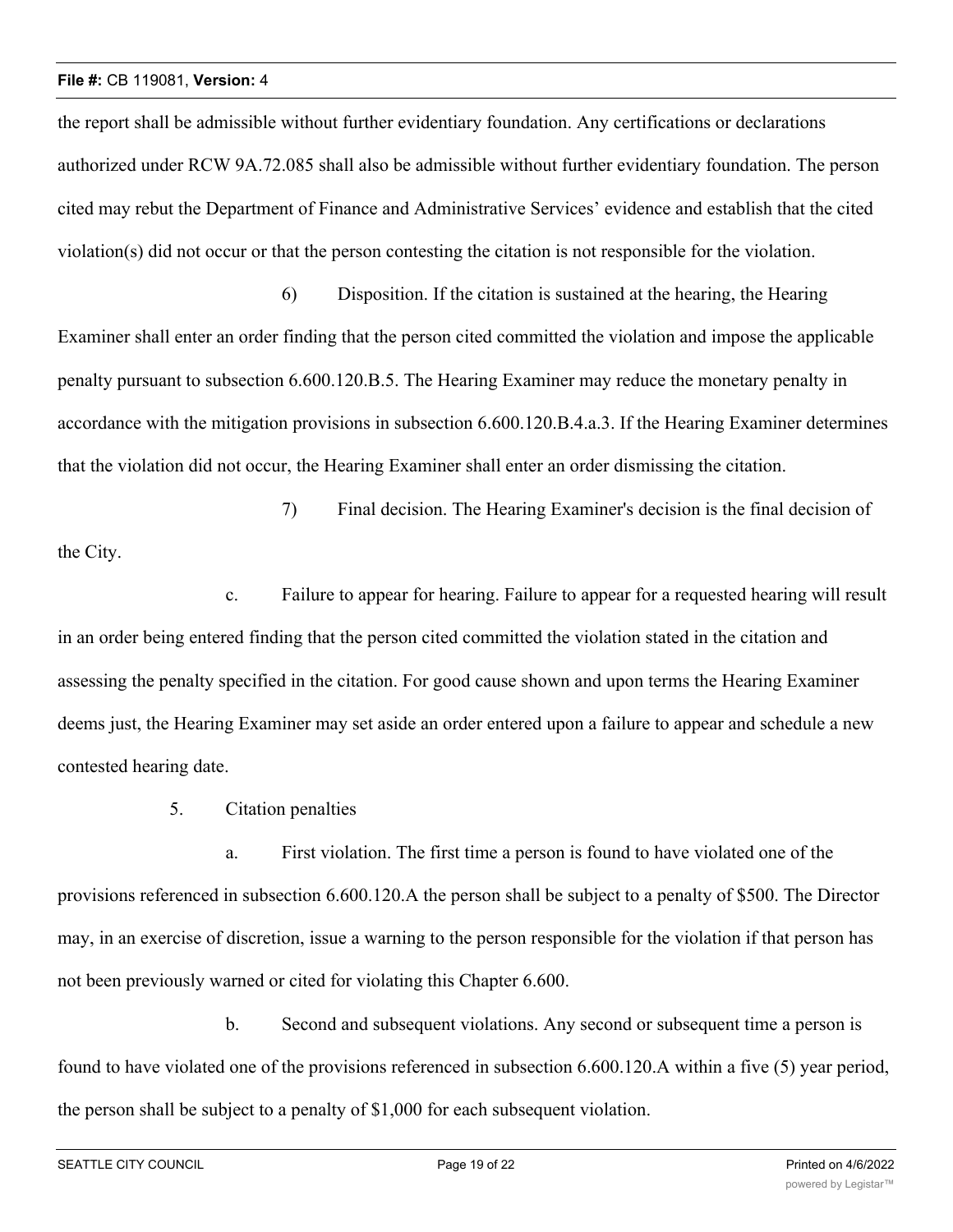d. Collection of penalties. If the person cited fails to pay a penalty imposed pursuant to this subsection 6.600.120.B, the penalty may be referred to a collection agency. The cost to the City for the collection services will be assessed as costs, at the rate agreed to between the City and the collection agency, and added to the penalty. Alternatively, the City may pursue collection in any other manner allowed by law.

e. Each day a separate violation. Each day a person violates or fails to comply with one of the provisions referenced in subsection 6.600.120.A, may be considered a separate violation for which a civil citation may be issued.

# **6.600.130 Alternative criminal penalty**

Any person who violates or fails to comply with any of the provisions in this Chapter 6.600 and who has had at least two or more citations, or two or more notices of violation issued against them for violating this Chapter 6.600, within the past three years from the date the criminal charge is filed shall be guilty of a misdemeanor subject to the provisions of Chapters 12A.02 and 12A.04, except that absolute liability shall be imposed for such a violation or failure to comply and none of the mental states described in Section 12A.04.030 need be proved. The Director may request the City Attorney prosecute such violations criminally as an alternative to the citation and notice of violation procedures outlined in this Chapter 6.600.

# **6.600.140 Additional relief**

The Director may seek legal or equitable relief to enjoin any acts or practices when necessary to achieve compliance.

## **6.600.150 Denial, revocation, or refusal to renew license**

A. The Director may deny, revoke, or refuse to renew the license of any platform for violating or failing to comply with any applicable provision of this Chapter 6.600 or for any reason set forth in Section 6.202.230.

B. The Director may deny, revoke or refuse to renew the license of any operator or bed and breakfast operator for violating or failing to comply with any applicable provision of this Chapter 6.600 or for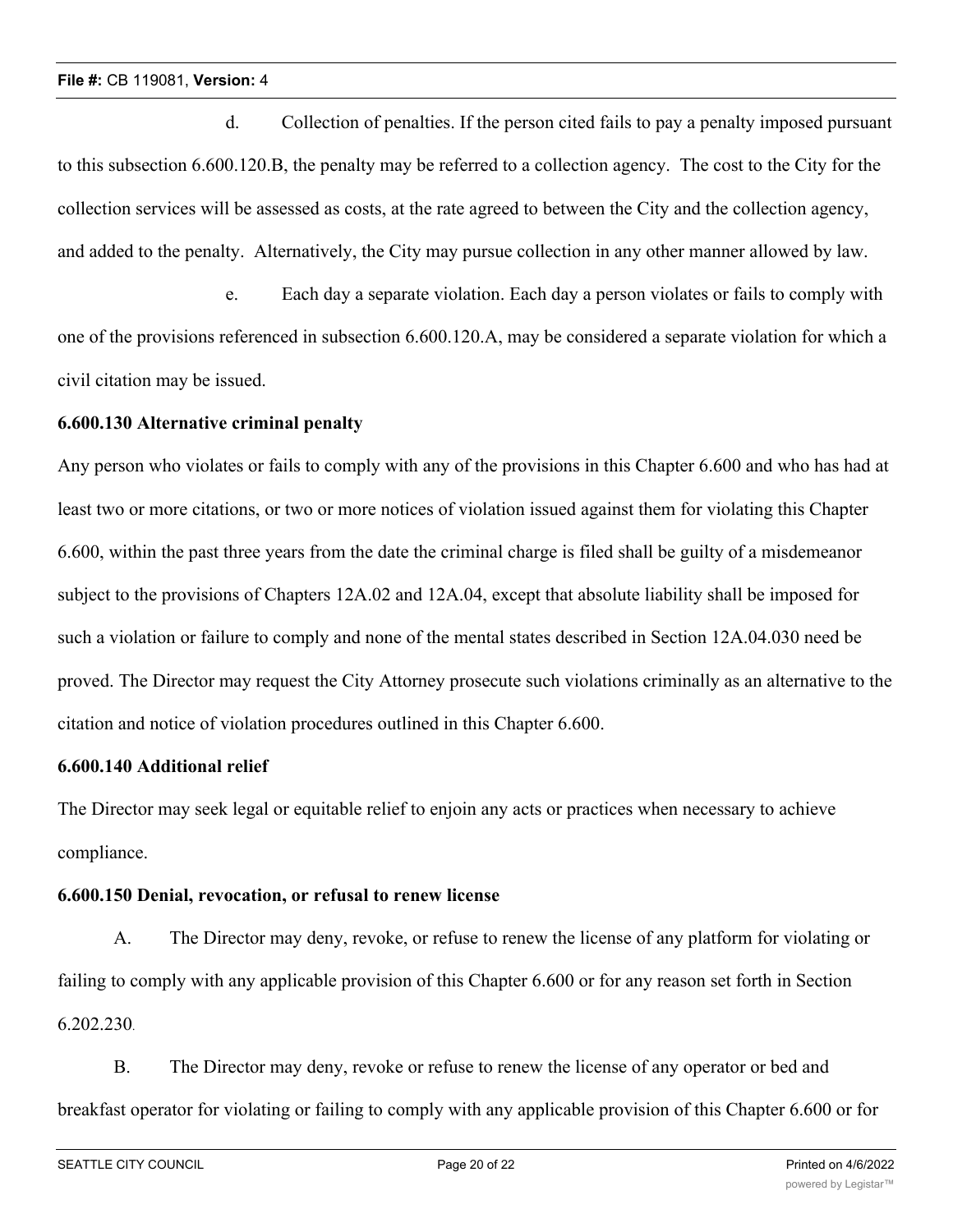any reason set forth in Section 6.202.230.

C. No license issued pursuant to Chapter 6.600 may be renewed unless all outstanding penalties assessed against the licensee and all past and present license fees are paid in full to the Department of Finance and Administrative Services.

Section 2. Council requests that the Department of Finance and Administrative Services provide a written status update to Council's Planning, Land Use and Zoning Committee by June 1, 2018, on any progress made implementing the short-term rental regulatory license requirements, and the short-term rental tax enacted by the ordinance introduced as Council Bill 119083. This should include updates on: (1) the resources needed for implementing and administering the regulatory license requirements and the tax (including costs already incurred); (2) the status of developing rules, procedures and processes; and, (3) any new data obtained on the anticipated number of short-term rental operators and the estimated number of nights booked for short-term rental use in Seattle through short-term rental platforms. In addition, using the information described above, the Department should review the fee structure for short-term rental platform companies and make a recommendation to the City Council on whether the structure should be modified. Specifically, the Department should consider if the fee structure should be: (1) a per-night fee calculated based on the number of nights booked for short-term rental use through the platform each quarter, as proposed in Council Bill 119081; or (2) a graduated annual fee, with tiers based on the number of listings on a platform or other factors identified by the Department; or (3) an alternative fee structure identified by the Department.

Section 3. The provisions of this ordinance are declared to be separate and severable. The invalidity of any clause, sentence, paragraph, subdivision, section, or portion of this ordinance, or the invalidity of its application to any person or circumstance, does not affect the validity of the remainder of this ordinance, or the validity of its application to other persons or circumstances.